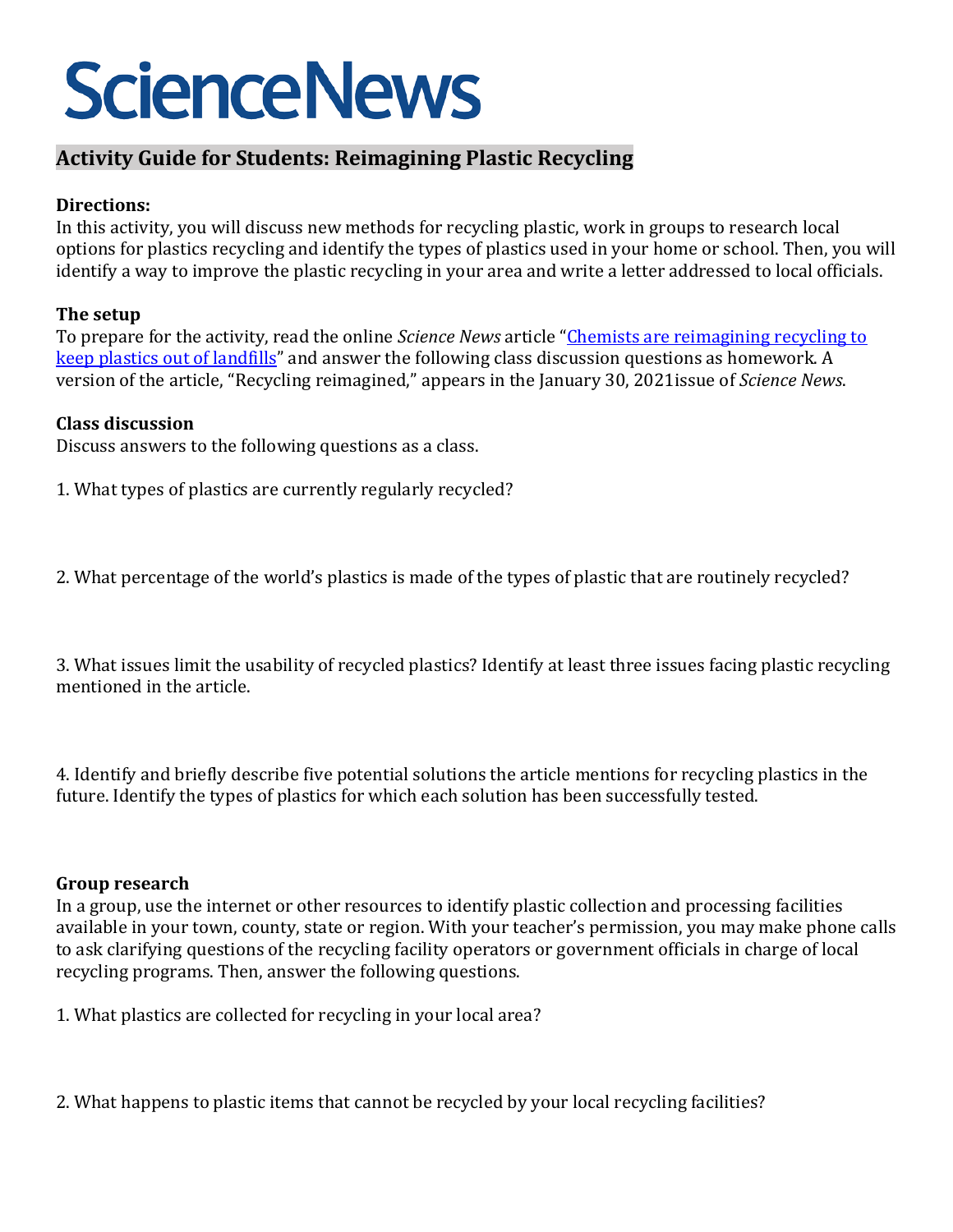3. Is processing and recycling of plastic materials performed at your local facility, or are the plastic materials collected and shipped to a new location for processing? If the latter, where are the materials shipped?

4. Create a flow chart or process diagram that illustrates the path of at least three different types (numbers) of plastic items after they enter the recycling bin at your local facility.

5. Which of the proposed recycling solutions described in the *Science News* article, if any, are being implemented in any recycling facilities near you?

# **Collect plastic use data**

For homework, perform a brief inventory of the plastic containers in your home.

1. Most plastic containers are stamped with the triangle symbol and number identifying the type of plastic of which they are made. Using the chart labeled "False advertising" from the *Science News* article and the reference sheet titled "Classifying plastics" provided by your teacher, tally how many disposable plastic items in your house fit into each category. Begin with containers in the kitchen and bathroom, and include at least 10–15 items in your inventory. Then, write a sentence or two that describes which type(s) of plastic are most common in your home.

| Type of plastic | <b>Number of items</b> | Percentage of total<br>plastic inventoried |
|-----------------|------------------------|--------------------------------------------|
| No. 1 PET       |                        |                                            |
| No. 2 HDPE      |                        |                                            |
| No. 3 PVC       |                        |                                            |
| No. 4 LDPE      |                        |                                            |
| No. 5 PP        |                        |                                            |
| No. 6 PS or EPS |                        |                                            |
| No. 7 Other     |                        |                                            |

#### **Analyze the data**

Submit the data you gathered to your teacher. Your teacher will compile the class data into a table, which they will provide to you. Use the class data table and your personal data table to answer the following questions.

1. Are most of the plastics you encounter in your daily life of the types (or numbers) that are regularly recycled? Explain your answer.